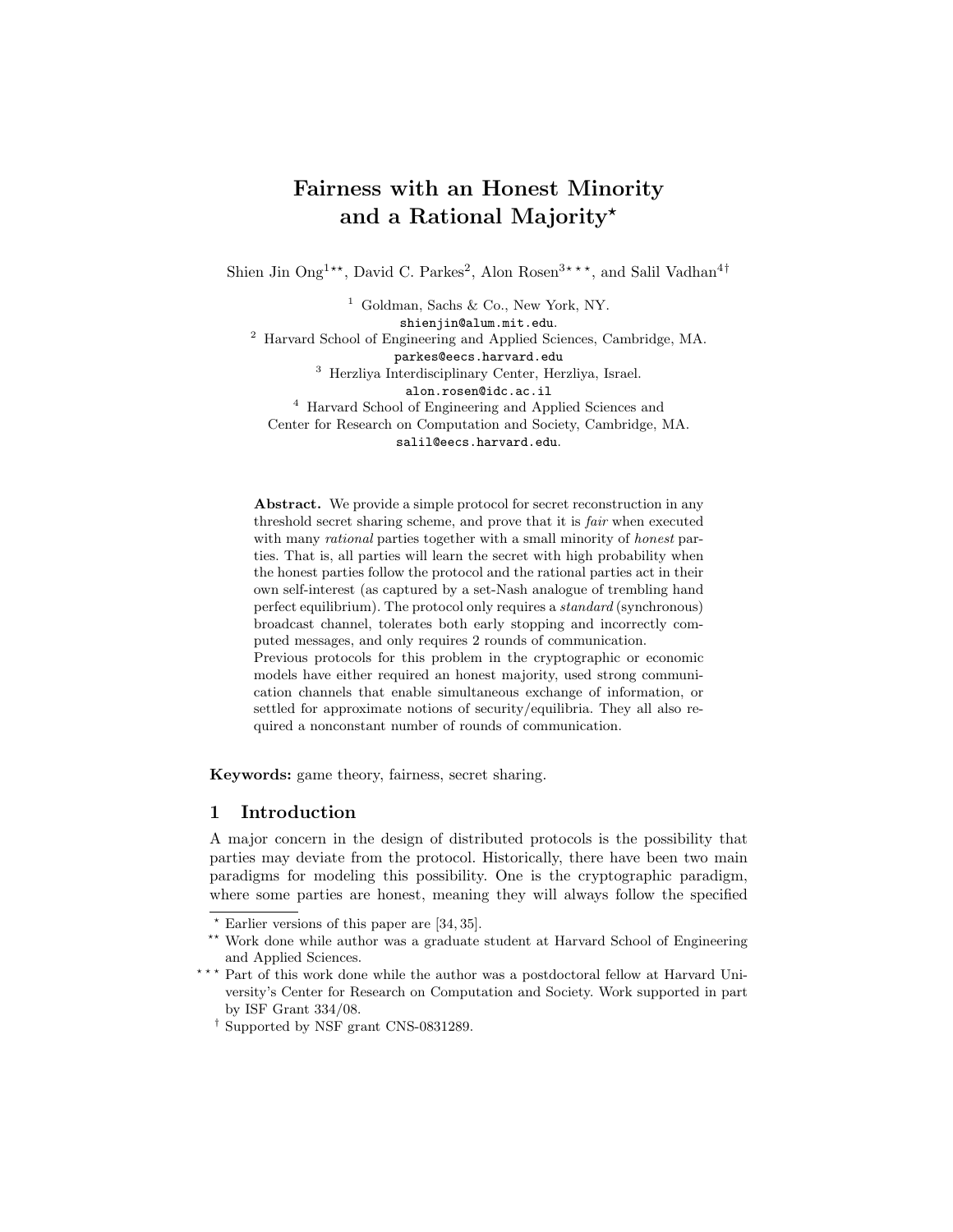protocol, and others are malicious, meaning they can deviate arbitrarily from the protocol. The other is the economic paradigm, where all parties are considered to be rational, meaning that they will deviate from the protocol if and only if it is in their interest to do so.

Recently, some researchers have proposed studying mixtures of these traditional cryptographic and economic models, with various combinations of honest, malicious, and rational participants. One motivation for this that it may allow a more accurate modeling of the diversity of participants in real-life executions of protocols. Along these lines, the papers of Aiyer et al. [2], Lysyanskaya and Triandopoulos [30], and Abraham et al. [1] construct protocols that achieve the best of both worlds. Specifically, they take protocol properties that are known to be achievable in both the cryptographic model (with honest and malicious parties) and the economic model (with only rational parties), and show that protocols with the same properties can still be achieved in a more general model consisting of malicious and rational parties.

Our work is of the opposite flavor. We consider properties that are not achievable in either the cryptographic or economic models alone, and show that they can be achieved in a model consisting of both honest and rational parties. Specifically, we consider the task of secret reconstruction in secret sharing, and provide a protocol that is fair, meaning that all parties will receive the output, given many rational participants together with a small minority of honest participants. In standard communication models, fairness is impossible in a purely economic model (with only rational participants) [20, 25] or in a purely cryptographic model (with a majority of malicious participants) [10]. Previous works in the individual models achieved fairness by assuming strong communication primitives that allow simultaneous exchange of information  $[20, 19, 1, 25, 28, 29, 21]^5$  or settled for approximate notions of security/equilibria [12, 7, 17, 38, 25], whereas we only use a standard (i.e. synchronous but not simultaneous) broadcast channel and achieve a standard notion of game-theoretic equilibrium (namely, a trembling hand perfect equilibrium).

Thus, our work illustrates the potential power of a small number of honest parties to maintain equilibria in protocols. These parties follow the specified strategy even when it is not in their interest to do so, whether out of altruism or laziness. While we study a very specific problem (secret sharing reconstruction, as opposed to general secure function evaluation), we hope that eventually the understanding developed in this clean setting will be leveraged to handle more complex settings (as has been the case in the past).

Below, we review the cryptographic and economic paradigms in more detail. We then introduce the secret-sharing problem we study and survey recent works on this problem in the purely economic model. We then describe our results and compare them to what was achieved before.

 $5$  Actually, the impossibility results of  $[20, 25]$  also hold in the presence of a simultaneous broadcast channel and thus the works of [20, 19, 1, 25] use additional relaxations, such as allowing the number of rounds and/or the sizes of the shares to be unbounded random variables.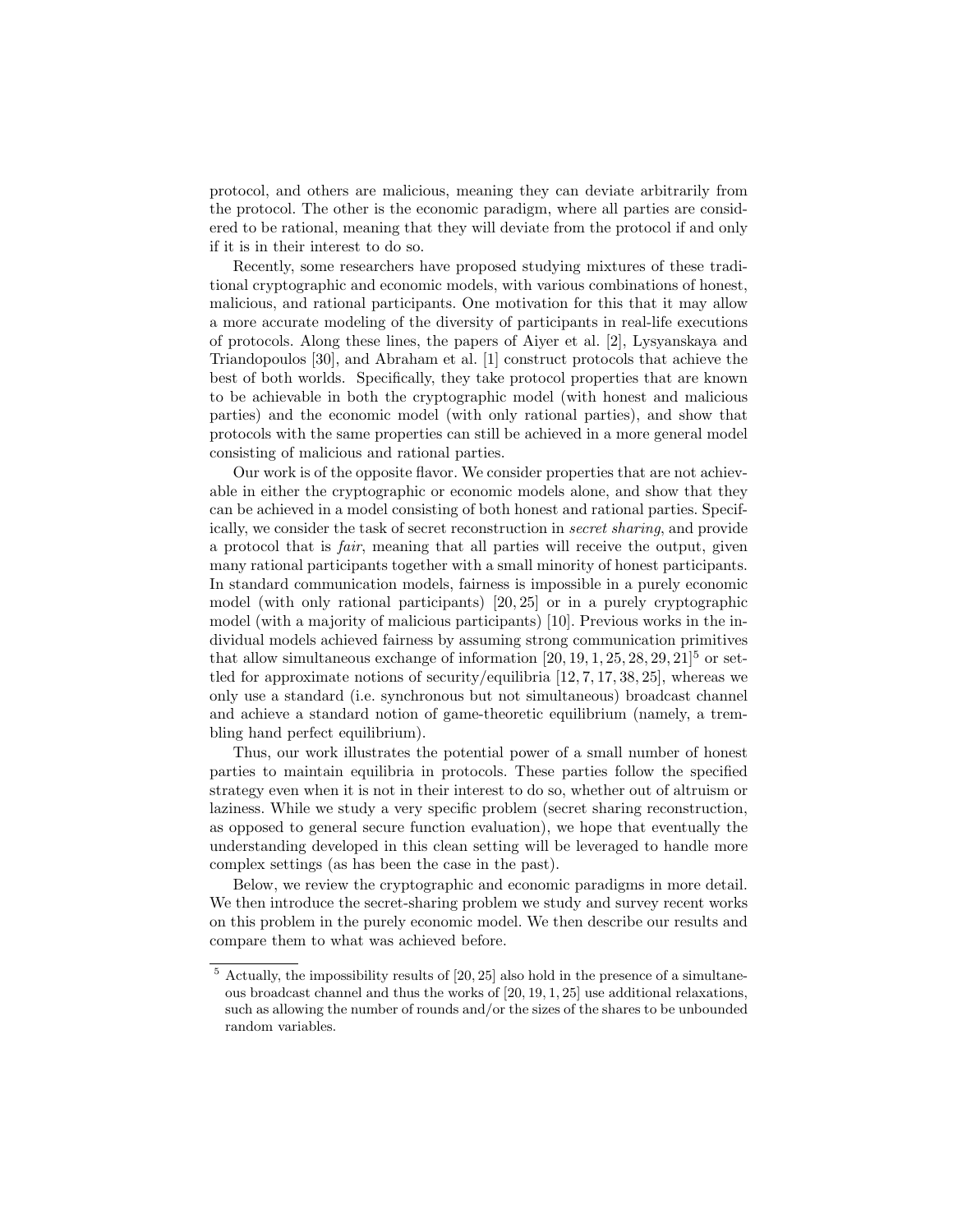## 1.1 The Cryptographic Paradigm

In the cryptographic paradigm, we allow for a subset of the parties to deviate from the protocol in an arbitrary, malicious manner (possibly restricted to computationally feasible strategies), and the actions of these parties are viewed as being controlled by a single adversary. Intuitively, this captures worst-case deviations from the protocol, so protocols protecting against such malicious and monolithic adversaries provide a very high level of security. Remarkably, this kind of security can be achieved for essentially every multiparty functionality, as shown by a series of beautiful results from the 1980's [45, 18, 8, 5, 39]. However, considering arbitrary (and coordinated) malicious behavior does have some important limitations. For example, it is necessary to either assume that a majority of the participants are honest (i.e. not controlled by the adversary) or allow for protocols that are unfair (i.e. the adversary can prevent some parties from getting the output). This follows from a classic result of Cleve [10], who first showed that there is no fair 2-party protocol for coin-tossing (even with computational security), and then deduced the general version by viewing a multiparty protocol an interaction between two super-parties, each of which controls half of the original parties. Lepinski et al. [28] bypass this impossibility result by assuming a strong communication primitive ("ideal envelopes") which allow simultaneous exchange of information, but it remains of interest to find ways of achieving fairness without changing the communication model.

# 1.2 The Economic Paradigm

In the economic paradigm, parties are modeled as rational agents with individual preferences, and will only deviate from the protocol if this is in their own self interest. This approach has become very popular in the CS literature in recent years, with many beautiful results. There are two aspects of this approach:

- 1. Design computationally efficient mechanisms (i.e. functionalities that can be implemented by a trusted mediator) that give parties an incentive to be truthful about their private inputs, while optimizing some social choice function, which measures the benefit to society and/or the mechanism designer [32, 27, 3].
- 2. Implement these mechanisms by distributed protocols, with computational efficiency emphasized in distributed algorithmic mechanism design [13–15] and extended to also emphasize additional equilibrium considerations in distributed implementation [42, 36, 37], so that parties are "faithful" and choose to perform message passing and computational tasks in ex post Nash equilibrium. More recent works achieve a strong form of distributed implementation, with provably no additional equilibria [29, 21], but require strong communication primitives.

Note that distributed algorithmic mechanism design is different in spirit from the traditional problem considered in cryptographic protocols, in that parties have "true" private inputs (whereas in cryptography all inputs are considered equally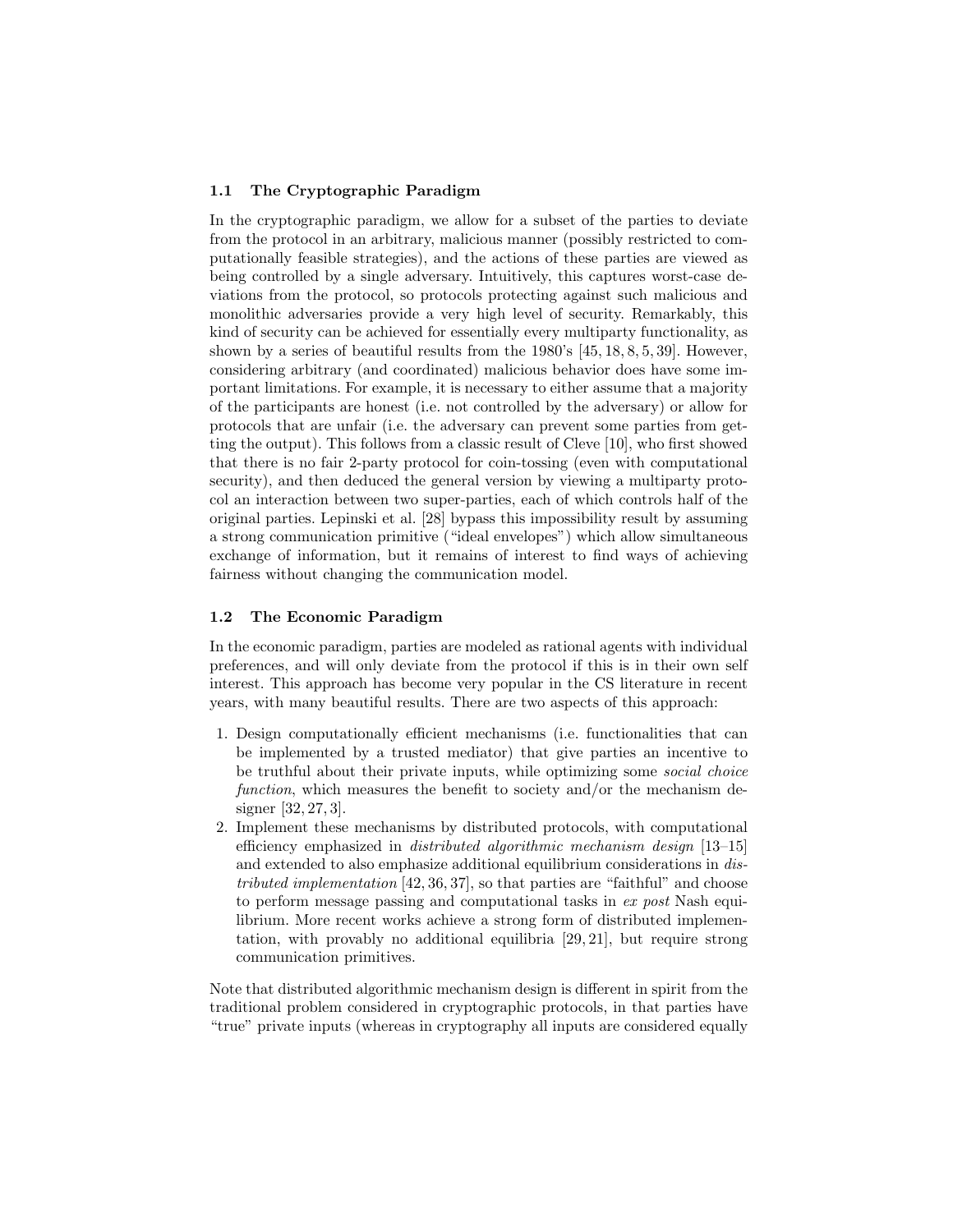valid) and there is freedom to change how these inputs are mapped to outcomes through choosing appropriate social choice functions to implement (whereas in cryptography, the functionality is pre-specified.) Nevertheless, recent works have explored whether we can use the economic model to obtain 'better' solutions to traditionally cryptographic problems, namely to compute some pre-specified functionalities. One potential benefit is that we may be able to incentivize parties to provide their "true" private inputs along the lines of Item 1 above; the papers [31, 43] explore for what functionalities and kinds of utility functions this is possible in the presence of game-theoretic agents.

A second potential benefit is that rational deviations may be easier to handle than malicious deviations (thus possibly leading to protocols with better properties), while also preferable to assuming a mixture of players at the honest and malicious extremes. This has led to a line of work, started by Halpern and Teague [20] and followed by [19, 1, 25], studying the problems of secret sharing and multiparty computation in the purely economic model, with all rational participants. One can also require notions of equilibria that are robust against coalitions of rational players [1]. While this approach has proved to be quite fruitful, it too has limitations. Specifically, as pointed out in [19, 25], it seems difficult to construct rational protocols that are fair in the standard communication model, because parties may have an incentive to stop participating once they receive their own output. The works  $[20, 19, 1, 25]$ , as well as  $[29, 21]$  applied to appropriately designed mediated games, achieve fairness by using strong communication primitives (simultaneous broadcast, "ballot boxes") that allow simultaneous exchange of information.

As mentioned above, we achieve fairness in the standard communication model by considering a mix of many rational participants together with a *small* minority of honest participants. Note that Cleve's [10] proof that an honest majority is necessary in the cryptographic setting, by reduction to the two-party case, no longer applies. The reason is that we cannot view a subset of the rational parties as being controlled by a single super-party. Even when considering coalitions, it seems that each individual in that subset would only agree to a coordinated (joint) deviation if it is in its own interest to do so.

Our protocol is for the share reconstruction problem in secret sharing, which we now describe in more detail.

### 1.3 Secret Sharing

In a t-out-of-n secret-sharing scheme [41, 6], a dealer takes a secret s and computes n (randomized) shares  $s_1, \ldots, s_n$  of s, which are distributed among n parties. The required properties are that (a) any set of t parties can reconstruct the secret s from their shares, but (b) any set of fewer than  $t$  parties has no information about  $s$  (i.e. they would have been equally likely to receive the same shares for every possible value of s).

Secret sharing is a fundamental building block for cryptographic protocols [18, 5, 8, 39]. Typically, these protocols are structured as follows. First, every party shares its private input among all the parties. Then the computation of the func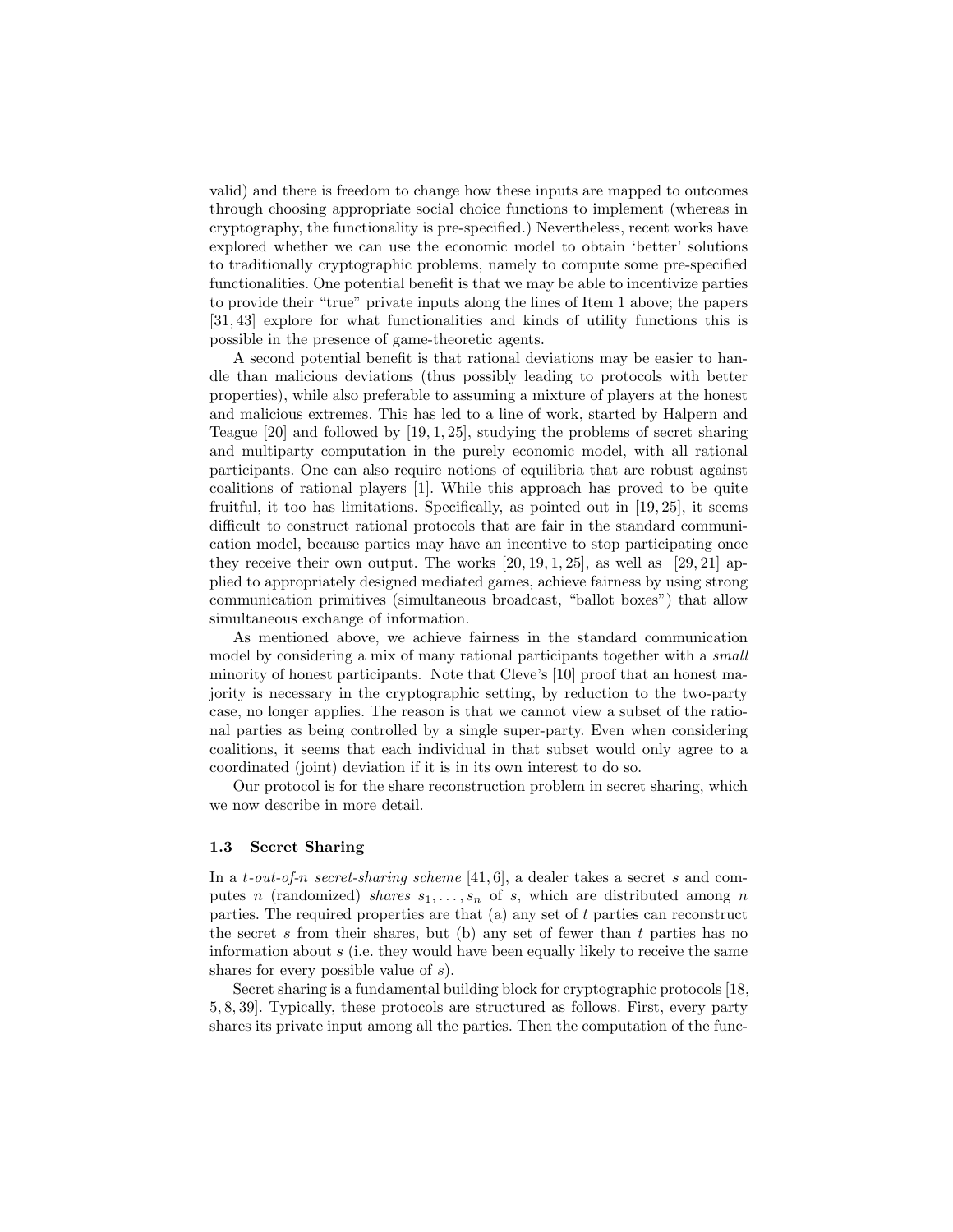tionality is done on shares (to maintain privacy). And at the end, the parties reveal their shares of the output so that everyone can reconstruct it. Our focus is on this final reconstruction step. Typically, it is assumed that there are enough honest parties in the protocol to ensure that the secret can be reconstructed from the revealed shares, even if some parties refuse to reveal their shares or even reveal incorrect values. This turns out to be achievable if and only if more than a  $2/3$  fraction of the players are honest [9]. (In previous versions of the paper, we restricted attention to fail-stop deviations where a party may stop participating in the protocol early but otherwise follows the prescribed strategy, in which case only an honest majority is needed in the traditional cryptographic model.)

## 1.4 Rational Secret Sharing

It is natural to ask whether we can bypass this need for an honest majority by considering only rational deviations from the protocol. As noted above, the study of secret sharing with only rational participants was initiated by Halpern and Teague [20], and there have been several subsequent works [19, 25, 1]. In these works, it is assumed that participants prefer to learn the secret over not learning the secret, and secondarily, prefer that as few other agents as possible learn it. As pointed out in Gordon and Katz [19], any protocol where rational participants reveal their shares sequentially will not yield a Nash equilibrium. This is because it is rational for the  $t$ 'th player to stop participating, as she can already compute the secret from the shares of the first  $t-1$  players and her own, and stopping may prevent the first  $t - 1$  players from learning it.

One way to get around this difficulty is to assume a simultaneous broadcast channel, where all parties can broadcast values at the same time, without the option of waiting to see what values the other parties are broadcasting. All parties simultaneously revealing their shares is a Nash equilibrium. That is, assuming all of the other parties are simultaneously revealing their shares, no party can increase her utility by aborting (stopping early) instead of revealing. This basic protocol is instructive because it has several deficiences:

- 1. A simultaneous broadcast channel is a strong (and perhaps unrealistic) communication primitive, particularly in the context of trying to achieve fairness, where the typical difficulties are due to asymmetries in the times that parties get information. For example, fair coin-tossing is trivial with a simultaneous broadcast channel (everyone broadcasts a bit, and the output is the exclusive-or), in contrast to Cleve's impossibility result for synchronous broadcast channels [10].
- 2. Nash Equilibrium in this context is a very weak guarantee. As argued by Halpern and Teague [20], it seems likely that rational parties would actually abort. The reason is that aborting is never worse than revealing, and is sometimes better (if  $t-1$  other parties reveal, then the tth party will always learn the secret and can prevent the other parties from doing so by aborting.)

Halpern and Teague [20] and follow-up works [19, 1, 25] focus on the second issue. That is, they allow simultaneous broadcast, and explore whether stronger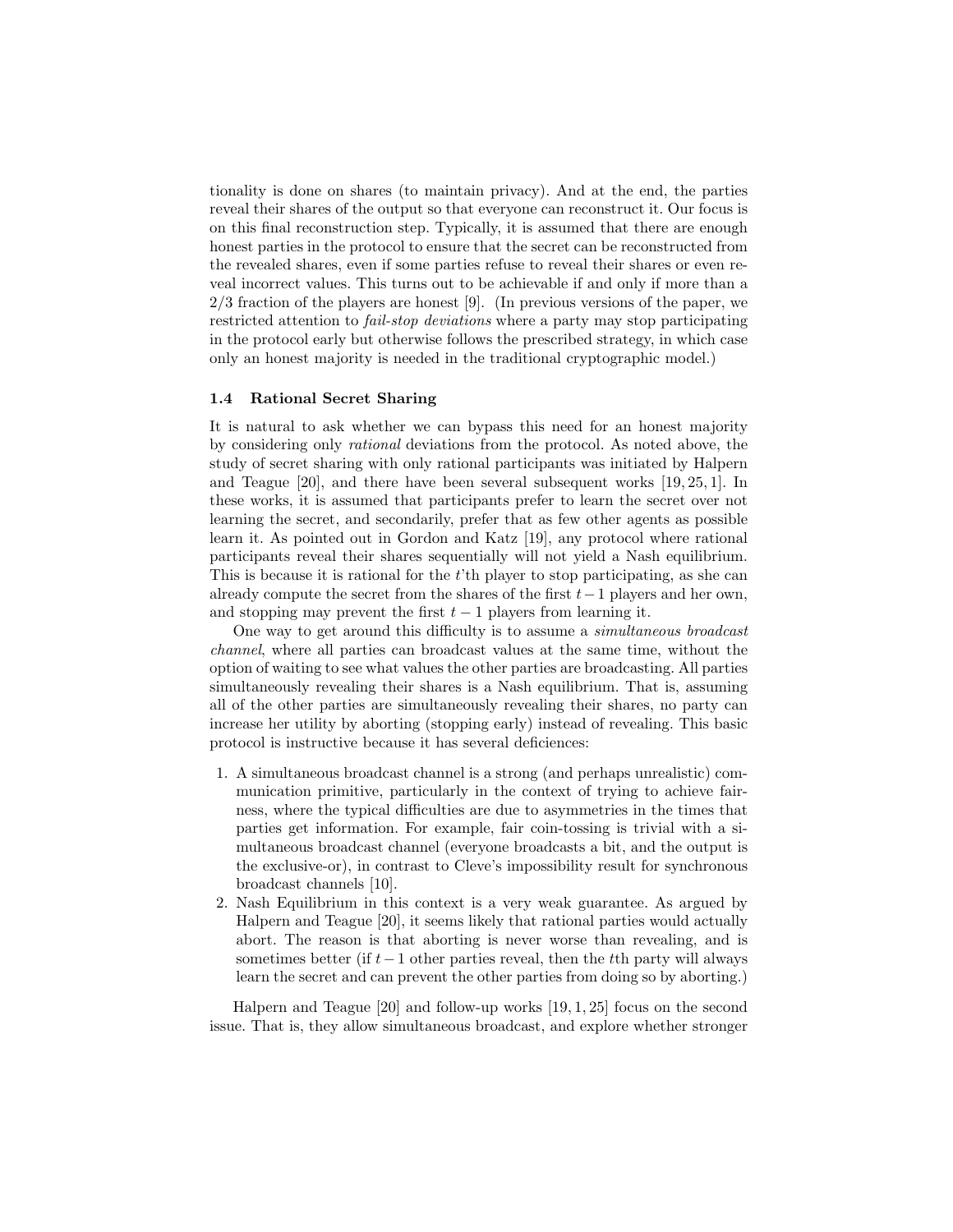solution concepts than plain Nash equilibrium can be achieved. Halpern and Teague [20] propose looking for an equilibrium that survives "iterated deletion of weakly dominated strategies." They prove that no bounded-round protocol can achieve a fair outcome in equilibrium when adopting this solution concept. However, they and subsequent works by Gordon and Katz [19] and Abraham et al. [1] show that fair outcomes are possible even with this equilibrium refinement using a probabilistic protocol whose number of rounds has finite expectation. Moreover, Abraham et al. [1] show how to achieve an equilibrium that is resistant to deviations by coalitions of limited size. Kol and Naor [25] argue that "strict equilibria" is a preferable solution concept to the iterated deletion notion used by Halpern and Teague [20], and show how to achieve it with a protocol where the size of shares dealt is an unbounded random variable with finite expectation. (They also show that a strict equilibrium cannot be achieved if the shares are of bounded size.) In all of the above works, the protocols' prescribed instructions crucially depend on the utilities of the various players.

The works of Lepinski et al. [29] and Izmalkov et al. [21] also can be used to obtain fair protocols for secret sharing by making an even stronger physical assumption than a simultaneous broadcast channel, namely "ballot boxes." Specifically, they show how to compile any game with a trusted mediator into a fair ballot-box protocol with the same incentive structure. Since the sharereconstruction problem has a simple fair solution with a trusted mediator (the mediator takes all the inputs, and broadcasts the secret iff all players reveal their share), we can apply their compiler to obtain a fair ballot-box protocol. But our interest in this paper is on retaining standard communication models.

#### 1.5 Our Results

In this paper, we address both issues above. Specifically, we assume that there is at least some *small* number  $k$  of honest participants, and along with many rational players. In this setting, we exhibit a simple protocol that only requires a standard communication model, namely synchronous broadcast, and in cases where the total number of players is sufficiently large, achieves fair outcomes with high probability with respect to a strong solution concept, namely (a set-Nash analogue of) trembling hand perfect equilibrium. We describe both aspects of our result in more detail below.

Synchronous Broadcast. With a synchronous (as opposed to simultaneous) broadcast channel, the protocol proceeds in rounds, and only one party can broadcast in each round.<sup>6</sup> When all parties are rational, the only previous positive results in this model are in works by Kol and Naor [25, 24], who achieve a fair solution with an approximate notion of Nash equilibrium — no party can improve her utility by  $\varepsilon$  by deviating from the protocol. However, it is unclear whether

 $6$  For round efficiency, sometimes people use a slightly more general channel where many parties can broadcast in a single round, but deviating parties are can perform 'rushing' — wait to see what others have broadcast before broadcasting their own values. We describe how to extend our results to this setting below.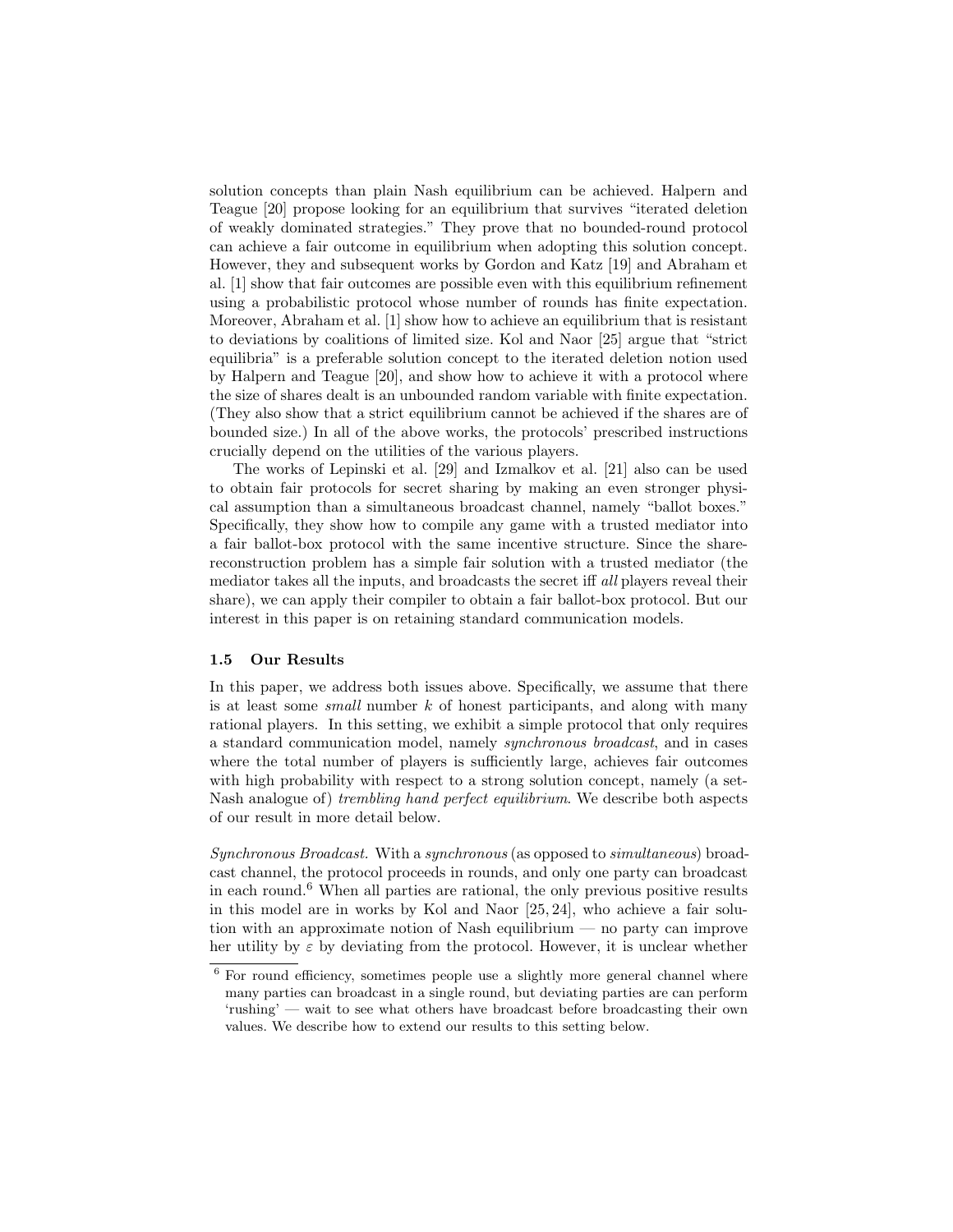such  $\varepsilon$ -Nash equilibria are satisfactory solution concepts because they may be unstable. In particular, how can everyone be sure that some parties will not try to improve their utility by  $\varepsilon$ ? Once this possibility is allowed, it may snowball into opportunities for even greater gains by deviation. Indeed, Kol and Naor argue in favor of strict Nash equilibria, where parties will obtain strictly less utility by deviating (and show how to achieve strict equilibria in the presence of a simultaneous broadcast channel).

In our work, we achieve an exact notion of equilibrium (i.e.  $\varepsilon = 0$ ). However, we allow a negligible probability that the honest parties will fail to compute the secret correctly, so our notion of "fairness" is also approximate. Nevertheless, we feel that the kind of error we achieve is preferable to  $\varepsilon$ -Nash. Indeed, the equilibrium concept is supposed to ensure that parties have an incentive to behave in a particular manner; if it is too weak, then parties may ignore it entirely and whatever analysis we do may be rendered irrelevant. On the other hand, if we achieve a sufficiently strong notion of exact equilibrium, then we may be confident that players will behave as predicted, and we are unlikely to see any bad events that are shown to occur with small probability under equilibrium play.

Trembling-Hand Equilibrium. In order to establish the equilibrium properties of the protocol, we introduce a framework of "extensive form games with public actions and private outputs," and use the formalism of incomplete information games to model players' uncertainties about the inputs (i.e. shares) of other players as well as uncertainty about which players are honest and which are rational. (For simplicity, we assume that each player is honest independently with some probability p, but with small modifications, the result should extend to other distributions on the set of honest players.) The solution concept of *Bayesian* Nash equilibrium handles the uncertainty that a player has about the shares dealt to other players and requires that beliefs are updated according to Bayes rule "whenever possible," meaning that this occurs when the observed actions are consistent with the equilibrium. A standard refinement is that of Bayesian subgame perfect Nash equilibrium, which captures the idea that the strategy is rational to follow regardless of the previous history of messages; intuitively, this means that the equilibrium does not rely on irrational empty threats (where a player will punish another player for deviating even at his own expense). In fact, we achieve the additional refinement of *trembling hand perfect equilibrium* [40], which strengthens this notion by requiring that players update their beliefs in a consistent and meaningful manner even when out-of-equilibrium play occurs. It is one of the strongest solution concepts studied for extensive form games; related notions were advocated in this context by Peter Bro Miltersen (personal communication) and Jonathan Katz [23].

Our Protocol. The protocol that we instruct honest players to follow is simple to describe. The participants take turns broadcasting their shares in sequence. However, if any of the first  $t-1$  parties deviates from the protocol by stopping and refusing to broadcast her share, then the protocol instructs all parties subsequent to the first  $t - 1$  to do the same. The intuition behind this protocol is that if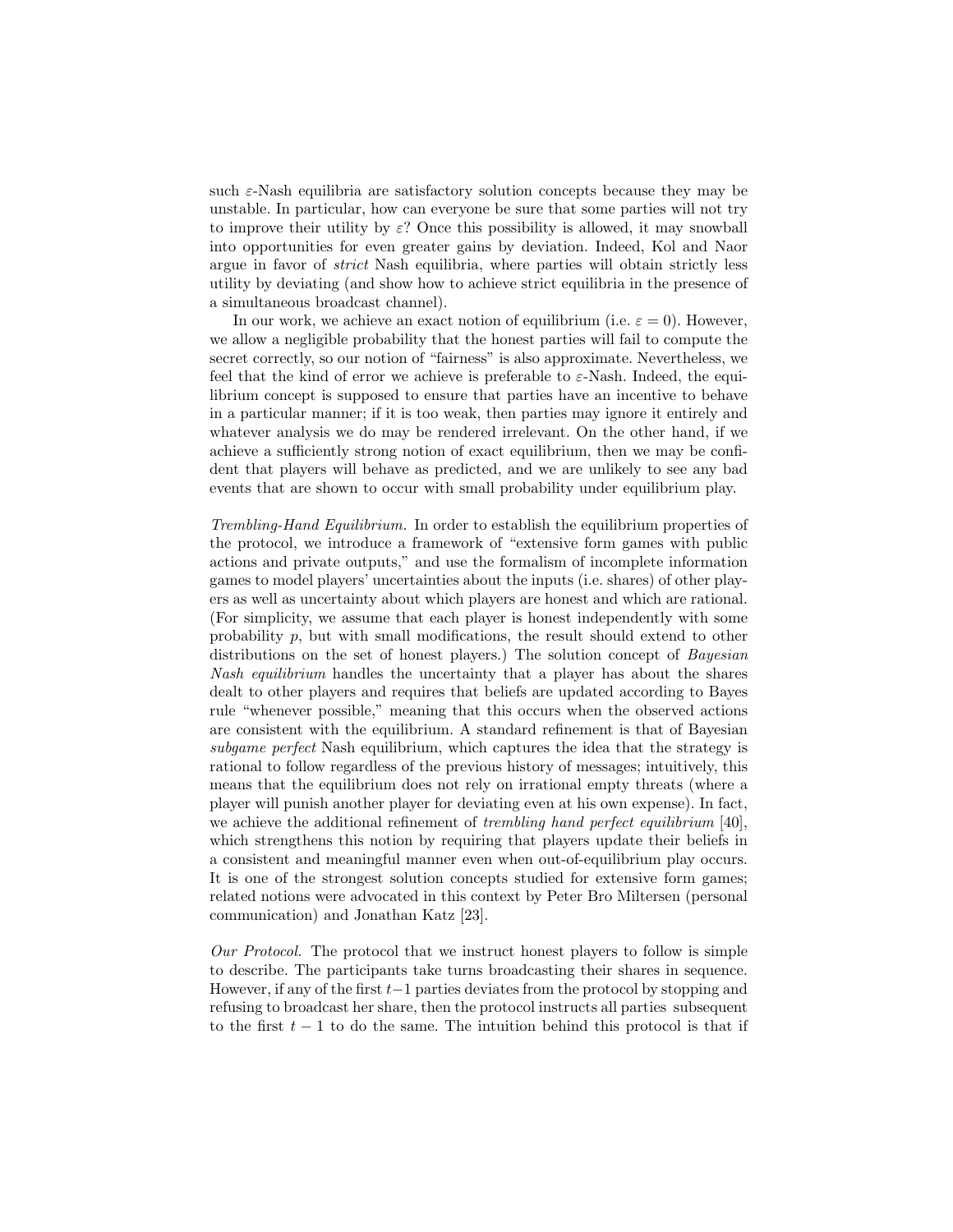there is likely to be at least one *honest* party after the first  $t - 1$  parties, then each rational party in the first  $t-1$  parties will also have an incentive to reveal its share because by doing so, the honest party will also reveal her share and enable the rational parties to reconstruct the secret. Then we observe that as long as the set of honest parties is a random subset of  $k = \omega(\log n)$  parties, and assuming that the total number,  $n$ , of players is sufficiently large, then there will be an honest party after party  $t-1$  with all but negligible probability, as long as  $t \leq (1 - \Omega(1)) \cdot n$ . Thus, assuming that parties have a nonnegligible preference to learn the secret, we obtain an exact equilibrium in which everyone learns the secret with all but negligible probability.

In order to deal with the possibility that some players may try to reveal incorrect shares, we use information-theoretic message authentication codes (MACs) to authenticate the shares, following Kol and Naor [25]. Intuitively, we can tolerate the (negligible) forgery probability of the MACs (without getting an  $\varepsilon$ -Nash equilibrium) because the first  $t-1$  players actually achieve *strictly* higher utility by revealing a valid share than by not doing so.

In addition, the incentives in our protocol hold regardless of what information the first  $t-1$  players have about each others' actions, and similarly for the last  $n - t + 1$  players. Thus, our protocol can actually be implemented with only 2 rounds of communication (in contrast to all previous protocols, which required a super-constant number of rounds); we discuss how to formalize this below.

Modeling Contributions. While the intuition for our protocol is quite natural, modeling it game-theoretically turns out to be quite delicate. As discussed above, we introduce a Bayesian framework for capturing the uncertainty that players have about each others' secrets and which other players are honest vs. rational. Additional modeling contributions include:

Set Nash. We find it useful to avoid specifying the exact actions that rational players should take in situations where the choice is irrelevant to the overall strategic and fairness properties of our protocol. We do this by developing a variant of the notions of Set-Nash [26] and CURB (Closed Under Rational Behavior) Sets [4] for extensive-form games and trembling-hand perfect equilibrium. Roughly speaking, this notion allows us to specify the equilibrium actions only in cases that we care about, and argue that players have no incentive to deviate from the specified actions provided that all other players are playing according to the specified actions (even if they may act arbitrarily when the action is unspecified) and given the existence of a small number of honest players. Since the honest strategy is consistent with the specified equilibrium actions, this solution concept ensures that even repeated rational deviations from the honest strategy (which we envision to be initial "program" distributed to all players) by all but a small number of players will keep everyone consistent with the specified actions. When this occurs as predicted, we show that all honest players will learn the secret with all but negligible probability, and thus fairness is maintained.

Modeling Rushing. To save on rounds, the cryptography literature often allows protocols that specify messages for several players at once, but allows the possibility that deviating players may wait to see other players' messages before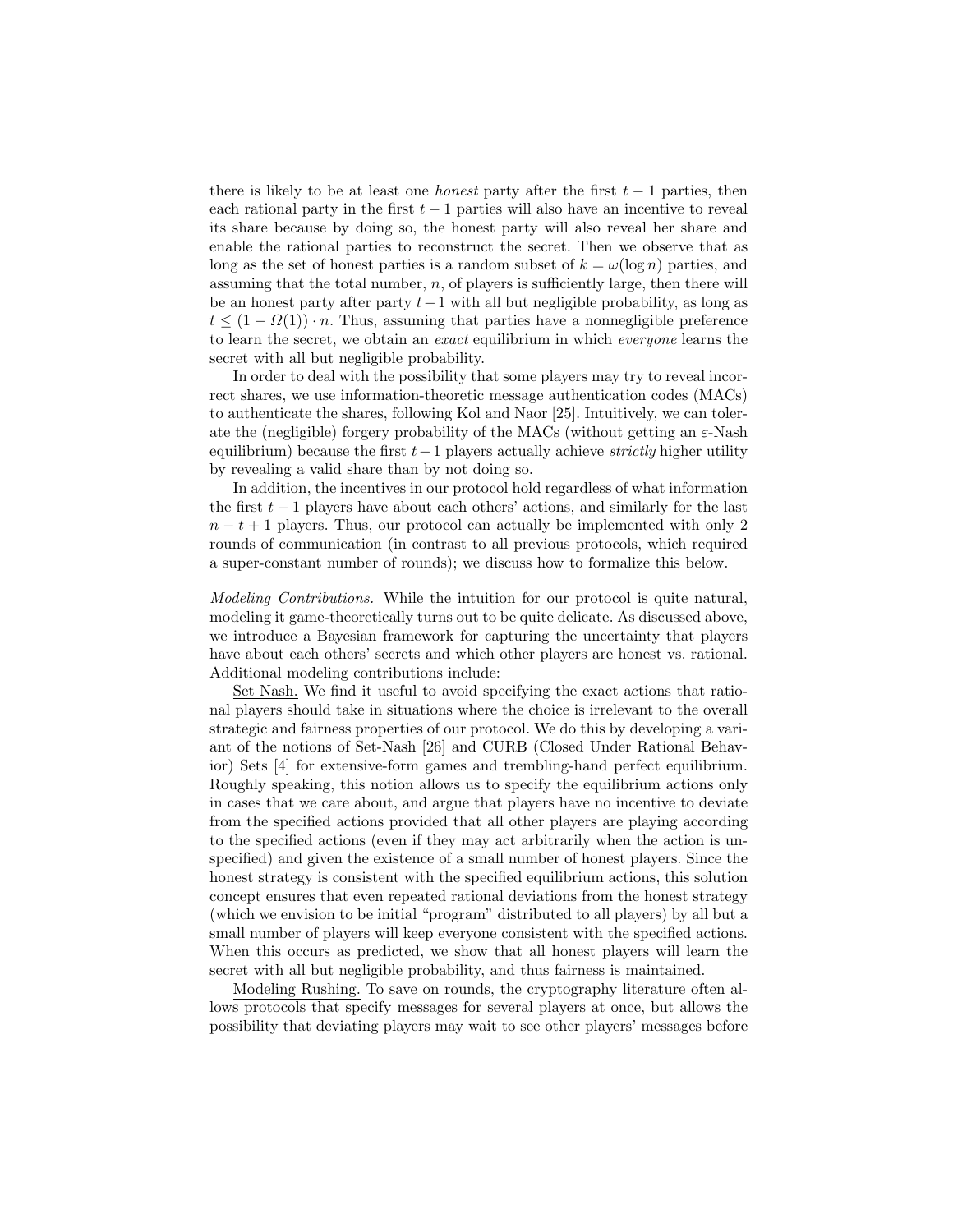computing their own (i.e. simultaneity is allowed but not enforced). Modelling such "rushing" game-theoretically was posed as a challenge in the survey talk of Katz [23]. As mentioned above, we argue that our protocol can be collapsed to two rounds of communication. To capture the possibility of rushing gametheoretically, we follow an idea of Kalai [22], and argue that the specified strategy remains an equilibrium for every ordering of players within each round. Thus, players have no incentive to wait for other players' messages; sending the same message will maximize their utility regardless of what other players send in the same round.

### 1.6 Future Directions and Independent Work

We view our work as but one more step in the line of work understanding the benefits of bringing together cryptography and algorithmic mechanism design. (See the survey [23].) While our main theorem is admittedly far from achieving an end goal that one would want to implement as is, we hope that our highlevel message (regarding the benefit of a few honest players with many rational players) and our game-theoretic modelling (e.g. the Bayesian framework, the use of set-Nash, and the modelling of rushing) prove useful in subsequent work. Some specific ways in which our results could be improved are:

- Handling other distributions on (i.e. beliefs about) the set of honest players. Intuitively, this should be possible by having the dealer randomly permuting the order of the players and including the permutation in the shares (or publishing it).
- Achieving solution concepts that are robust even to coalitional deviations from the protocol. In an earlier version of our paper [34], we demonstrated coalition-proofness (against "stable" coalitions) in a model that is even more simplified than the fail-stop one. As we have mentioned, Abraham et al. [1] show how to handle arbitrary, not necessarily stable, collusions of a small number of players with a simultaneous broadcast channel.
- Generalizing from secret sharing to secure multiparty computation. Indeed, this is the main application for secret sharing and their reconstruction protocols.
- Getting stronger impossibility results for the entirely rational setting (prior impossibility results either require players to learn the secret with probability 1 [25], or suffered other restrictive constraints [35]) or, alternatively, finding a purely rational protocol.

O'Neill and Sangwan [33] extend the results from a preliminary version of our paper [35] in several ways, including achieving a strict trembling-hand perfect equilibrium for a restricted deviation model (which is still more general than the fail-stop deviation model we considered in [35]) and handling a small number of malicious players in this model. Fuchsbauer et al. [16] have recently shown how to obtain a computational analogue of trembling-hand  $\varepsilon$ -equilibrium on a standard communication channel when all players are rational.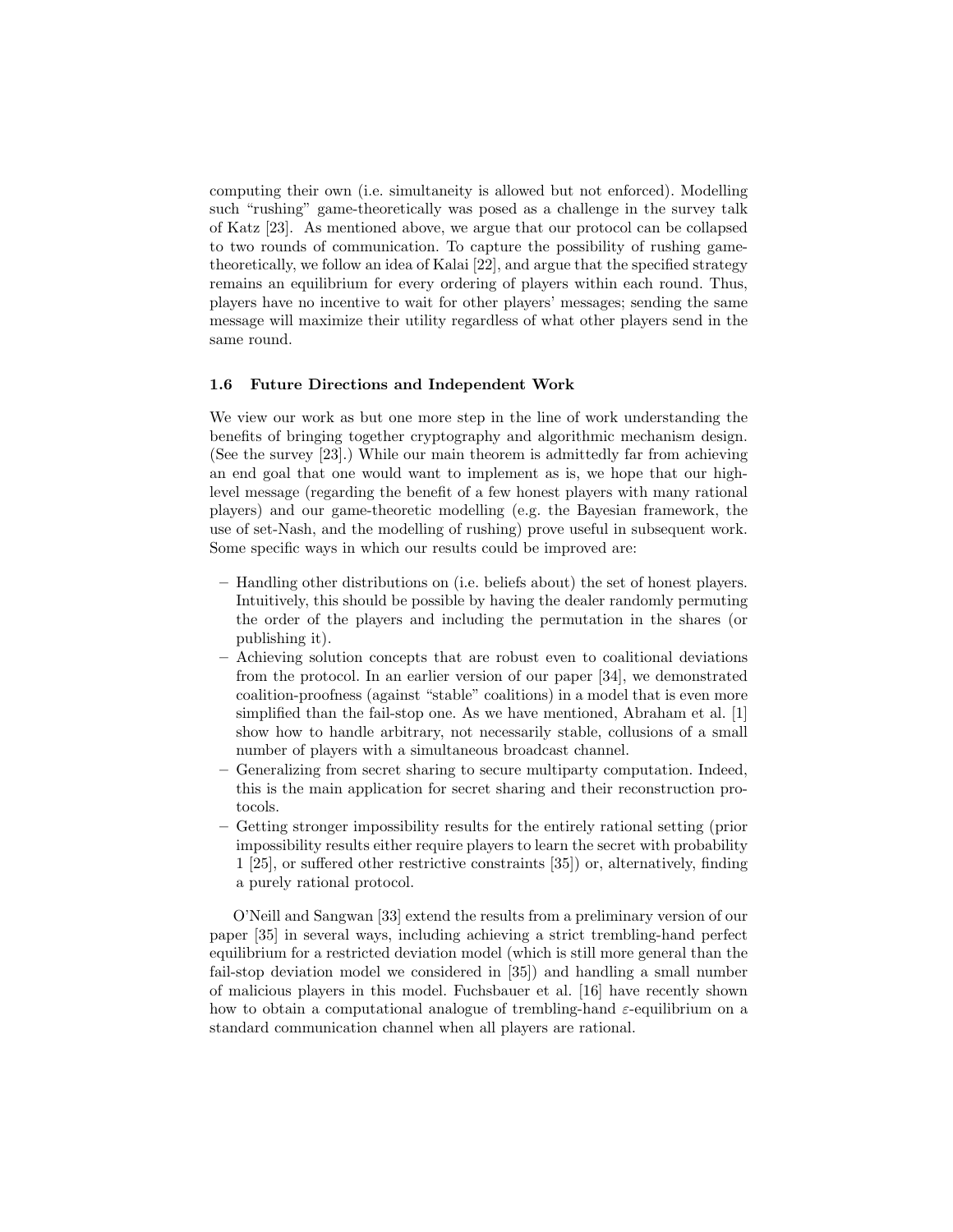# 2 Definitions

# 2.1 Games with Public Actions and Private Outputs

To cast protocol executions into a game-theoretic setting, we introduce the notion of extensive games with public actions and private outputs. The basis of this new notion is the more standard definition of extensive form games with perfect information. Extensive form games enable us to model the sequential aspect of protocols, where each player considers his plan of action only following some of the other players' messages (the "*actions*" of the game-theoretic model). The perfect information property captures the fact that each player, when making any decision in the public phase of the protocol, is perfectly informed of all the actions by other players that have previously occurred. Thus, extensive form games with perfect information are a good model for communication on a synchronous broadcast channel.

We build upon extensive form games with perfect information and augment them with an additional final private stage. This additional stage models the fact that at the end of the game, each player is allowed to take some arbitrary action as a function of the "terminal" history  $h \in \mathbb{Z}$  of messages so far. This action, along with the "non-terminal history"  $h \in H \setminus Z$  of public actions that have taken place during the execution of the game (as well as the players' inputs) has a direct effect on players' payoffs.

Working in the framework of Bayesian games of incomplete information, players  $i \in N$  are handed private inputs  $\theta_i$  (a.k.a. "types") that belong to some pre-specified set  $\Theta_i$  and specify a distribution  $\mu$  according to which the inputs are chosen. Players' inputs can be thought of as the shares for the secret-sharing scheme, and are generated jointly with the secret. The secret is thought of as a "reference" value  $\delta \in \Delta$  that is not given to the players at the beginning of the protocol (but may be determined by them through messages exchanged), and is used at the output stage along with private actions to determine player utilities.

A game  $\Gamma = (N, H, P, A, L, \Delta, \Theta, \mu, u)$  proceeds as follows: the reference value and the types are selected according to a joint distribution  $\mu$ . The type  $\theta_i \in \Theta_i$  is handed to player  $i \in N$  and the value  $\delta \in \Delta$  remains secret and affects the players' utilities. This is followed by a sequence of actions that are visible by all players. After any history  $h \in H$ , player  $i = P(h)$  whose turn to play is next chooses a public action  $a \in A_i(\theta_i, h)$ . This choice determines the next actions of the players, and so on until a terminal history  $h \in \mathbb{Z}$  is reached. At this point, all players  $i \in N$  simultaneously pick an action,  $b_i \in L_i(\theta_i, h)$ , where  $L_i(\theta_i, h) \subseteq \Delta$ . The utility (or payoff) of player i for an execution of the game is then determined to be the value  $u_i(\delta, \theta, h, b_1, \ldots, b_n)$ .

### 2.2 Set Valued Strategies and Set Nash Equilibrium

The action chosen by a player for every history after which it is her turn to move, is determined by her strategy function. As is required in extensive-form games, the strategy is defined for all histories, even ones that would not be reached if the strategy is followed.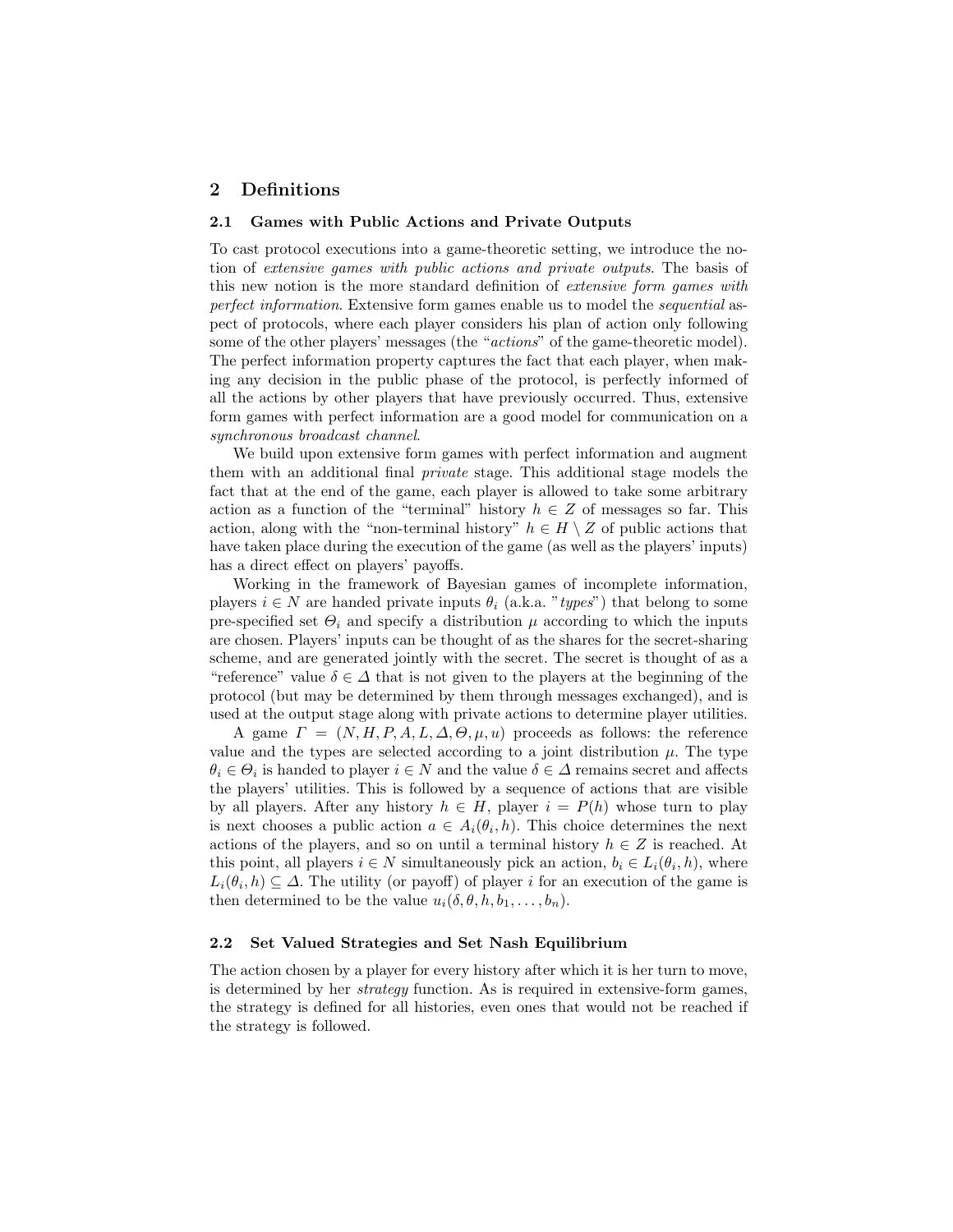To enable a simple description of our protocol, and in order to minimize the difference between the description of the behavior of an honest player and that of a rational player, we allow each player to have a strategy that actually maps each information set (i.e. view of the player) into a set of possible actions. More precisely, a set-valued strategy for player  $i \in N$  is a pair  $S_i = (M_i, F_i)$ , where:

- The public set-valued strategy  $M_i$  is a function that takes a pair  $(\theta_i, h) \in$  $\Theta_i \times (H \setminus Z)$  and defines a set of public messages,  $M_i(\theta_i, h)$ .
- The private set-valued strategy  $F_i$  is a function that takes a pair  $(\theta_i, h) \in$  $\Theta_i \times Z$  and defines a set of private outputs  $F_i(\theta_i, h)$ .

We write  $s_i = (m_i, f_i) \in S_i$  to indicate that strategy  $s_i$  is consistent with  $S_i$ , i.e. with  $m_i(\theta_i, h) \in M_i(\theta_i, h)$  for all  $(\theta_i, h) \in \Theta_i \times (H \setminus Z)$  and  $f_i(\theta_i, h) \in F_i(\theta_i, h)$ for all  $(\theta_i, h) \in \Theta_i \times Z$  (where these inclusions should hold with probability 1 in case  $s_i$  is a mixed strategy).

We will allow the public and private strategy functions to be mixed, where the randomization of the strategy is interpreted to be done independently at each application of the function, if a player has multiple moves in the game. Strategies that consist of deterministic functions are called pure, whereas strategies whose functions have full support on the player's action set are said to be *fully mixed*. We achieve fairness (with high probability) in a pure strategy equilibrium but use fully mixed strategies in defining the concept of trembling hand equilibrium.

The *outcome* o of the game  $\Gamma$  under a strategy  $s \in S$  is the random variable  $(\delta, \theta, h, b_1, \ldots, b_n)$ , where  $(\delta, \theta) \in \Delta \times \Theta$  are sampled according to  $\mu, h \in \mathbb{Z}$ is the terminal history that results when each player  $i \in N$  is given her type  $\theta_i \in \Theta_i$ , publicly follows the actions chosen by  $m_i$ , and computes her final private output  $b_i$  using  $f_i$ . The value of player i's utility is totally determined by o. The initial distribution,  $\mu$ , of the secret and the shares, along with the strategies  $s_i = (m_i, f_i)$  induce a distribution on o, and thus on the utilities. Define  $u_i(\mu, s)$ to be the expected value of the utility of player  $i \in N$ , when the types are selected according to the distribution  $\mu$  and all players follow strategy s. We assume that rational players seek to maximize expected utility.

**Definition 2.1 (Set Nash equilibrium)** A profile  $S = (S_1, \ldots, S_n)$  of setvalued strategies is a (Bayesian) Set Nash equilibrium for a game  $\Gamma$  if for all  $i \in N$ , every (possibly mixed)  $s_{-i} \in S_{-i}$ , there exists a strategy  $s_i \in S_i$  so that for all strategies  $s_i', u_i(\mu, (s_{-i}, s_i')) \leq u_i(\mu, s)$ .

Our definition of set-Nash equilibrium is stronger than the set-Nash equilibrium definition introduced by Lavi and Nisan [26], who require only that for every pure  $s_{-i} \in S_{-i}$  there exists some  $s_i \in S_i$  for which  $u_i(\mu, s) \geq u_i(\mu, (s_{-i}, s'_i))$ for all possible strategies  $s_i'$ . This earlier definition of set-Nash is insufficient to ensure that there is a Nash equilibrium consistent with the set-valued strategy profile S. The problem is that upon restricting the game to S the only Nash equilibrium may be a mixed equilibrium, yet there may be some strategy  $s_i'$ outside of  $S_i$  that is strictly better than all  $s_i \in S_i$  given that players  $\neq i$  play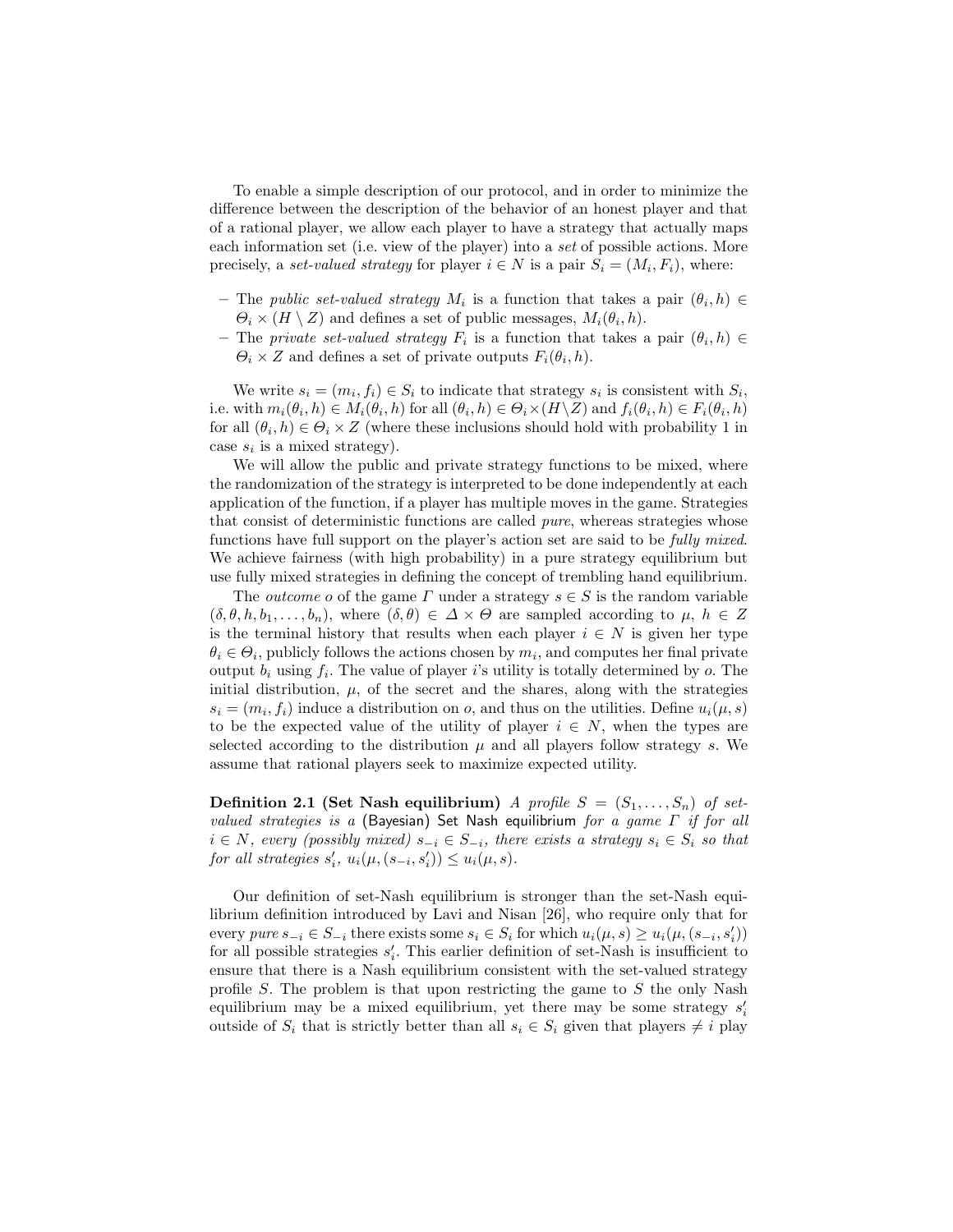a mixed strategy consistent with  $S_{-i}$ . On the other hand, our definition of set-Nash is weaker than the CURB (Closed Under Rational Behavior) sets of Basu and Weibull [4]; see also a recent discussion in Benisch et al. [11]. A CURB set requires that for every mixed strategy  $s_{-i}$  consistent with  $S_{-i}$ , all best-responses for player i are consistent with set-valued strategy  $S_i$  whereas we require only that there is *some* best-response that is consistent with  $S_i$ .

#### 2.3 Trembling-Hand Perfect Set Equilibrium

At the heart of a solution concept for extensive-form games with incomplete information is a requirement about the way in which the players update their beliefs about the values of other players' types. The beliefs are distributions from which players think that the types of other players were drawn. At the beginning of the game, the belief corresponds to the initial distribution  $\mu$  conditioned on the player's knowledge of her own type. As the game progresses, players update their beliefs as a function of other players' actions.

A straightforward approach for a player to update her beliefs is to use Bayes rule to condition on her own view of the actions taken in the game. This is the basic approach taken in the game theory literature, and the one pursued in a previous version of this paper [35]. But such an approach suffers from the drawback that updating is not well-defined for views that occur with zero probability, i.e. following out of equilibrium play.

A stronger approach, also discussed in the game theory literature, is the one of trembling-hand perfect equilibrium [40]. The idea behind trembling-hand perfect equilibrium is that updating is not problematic if the strategies under consideration are fully mixed (since such strategies would never incur an updating that conditions on a zero probability event). It thus becomes natural to require that the equilibrium strategy is a best response in every subgame to some sequence of fully mixed strategies that converge to equilibrium, and this is indeed the definition of trembling hand equilibria.

The trembling-hand solution concept builds on the notion of a subgame  $\Gamma(s, h)$ , which is defined in the natural way to be the restriction of an extensive form game with public actions and private outputs  $\Gamma$ , at a history  $h \in H$ . This definition implicitly captures the way in which players update their beliefs as a result of past players' actions, assuming previous play according to strategy s.

Given a strategy profile  $s$  and a strategy  $s_i'$  for player i, we denote by  $u_i|_h(\mu|_h, s_{-i}|_h, s'_i|_h)$  the expected value of player i's utility under strategy vector  $(s_{-i}|_h, s'_i|_h)$  in the game  $\Gamma(s, h)$ . This is interpreted as considering player i's expected utility when all players except player i follow strategies  $s_{-i}$ , and assuming that until the history  $h$  has been reached player  $i$  has played according to strategy  $s_i$ , and from that point on according to strategy  $s'_i$ .

We define a set-Nash analogue of trembling-hand perfect equilibrium. To the best of our knowledge, such a combination has not been previously considered in the literature. Given a history  $h \in H$  and a set valued strategy  $S_i$ , we define  $S_i|_h$  in the natural way (i.e., if  $S_i = (M_i, F_i)$  then  $S_i|_h = (M_i|_h, F_i|_h)$  where  $M_i|_h(\theta_i, h') = M_i(\theta_i, (h, h'))$  and  $F_i|_h(\theta_i, h') = F_i(\theta_i, (h, h'))$ .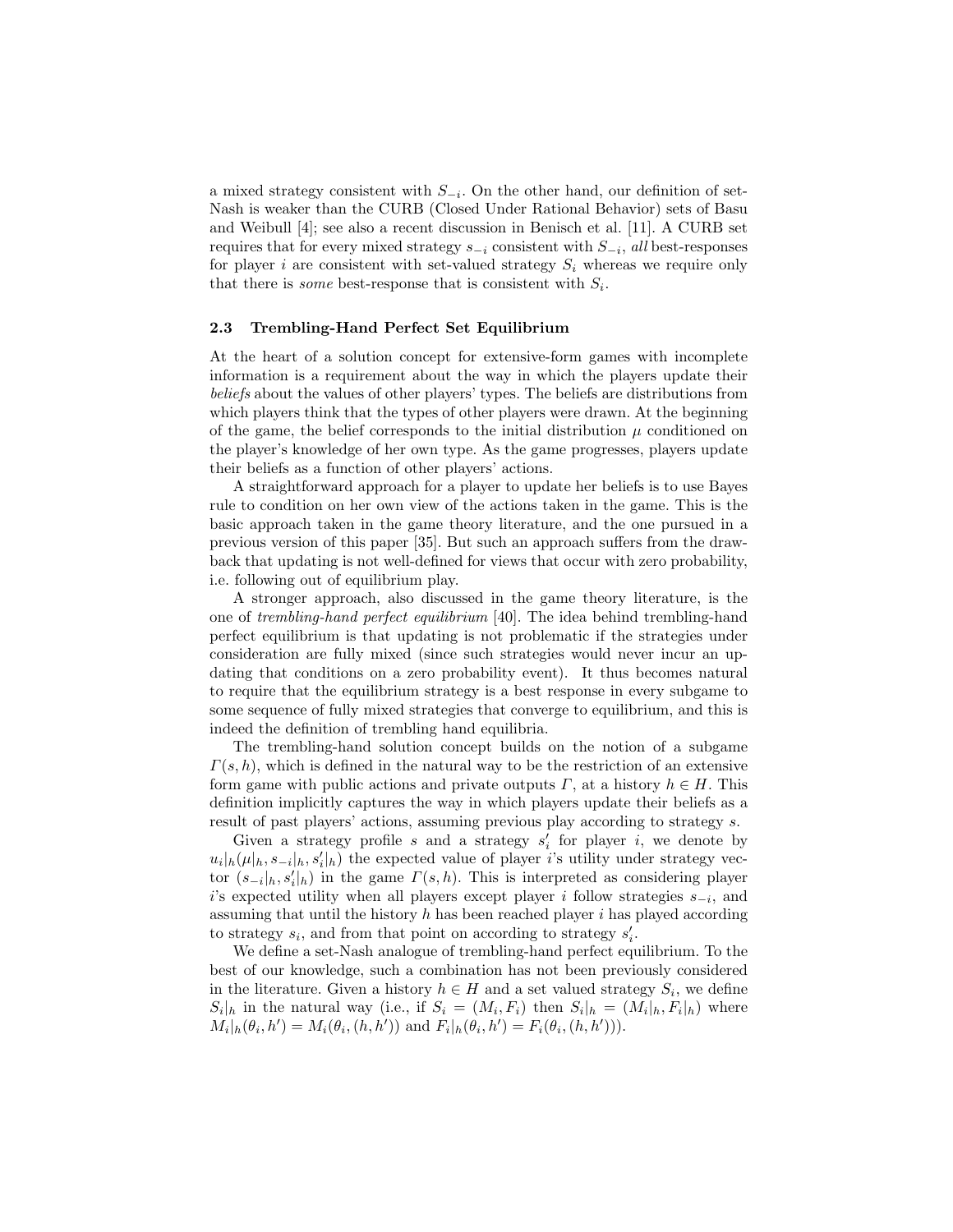Definition 2.2 (Trembling-hand perfect set equilibrium) Let  $\Gamma$  be an extensive form game with public actions and private outputs. A profile of set-valued strategies  $S = (S_1, \ldots, S_n)$  is said to be a trembling-hand perfect set equilibrium for  $\Gamma$  if for every  $s \in S_1 \times \cdots \times S_n$  there exists a sequence of fully mixed strategy profiles  $(s^k)_{k=0}^{\infty}$  converging to s so that for every history  $h \in H$  and every  $i \in N$ , there exists a strategy  $s'_i \in S_i|_h$  such that for all strategies  $s''_i$  in the game  $\Gamma(s^k, h)$  it holds that  $u_i|_h(\mu|_h, s_{-i}^k|_h, s_i') \geq u_i|_h(\mu|_h, s_{-i}^k|_h, s_i'')$  in the game  $\Gamma(s^k, h)$  for all k.

# 3 Secret Sharing

A secret sharing scheme  $(N, t, \Delta, \Theta, \mu, g)$  is implemented by letting a trusted dealer jointly pick the secret and shares according to the distribution  $\mu$ , and then distributing share  $\theta_i \in \Theta_i$  to player  $i \in N$ . The reconstruction functions are what enables any set S of at least t players to use their shares  $(\theta_i)_{i\in S}$  in order to jointly reconstruct the secret (by using a function  $g_S \in g$ ). The scheme should also guarantee secrecy against any subset  $S$  of less than  $t$  players.

To prevent players from revealing shares that are different than the ones they were dealt, we will want to work with a secret sharing scheme that is authenticated. One can use standard "information theoretic" techniques for authenticating shares in any (plain) secret sharing scheme (cf. [44, 39, 25]).

### 3.1 Reconstruction Protocols

Once shares are distributed among the players, it is required to specify a protocol according to which the players can jointly reconstruct the secret at a later stage. The reconstruction protocol prescribes a way in which the players compute their "messages", which are chosen from a given fixed "alphabet," and are then broadcast to all other players. The protocol also specifies an output function that is used by the players to compute their (private) output.

A reconstruction protocol  $\Pi = (\Sigma, H, P, m^*, f^*)$  for a given secret sharing scheme is implemented under the assumption that the secret and shares  $(\delta, \theta_1, \ldots, \theta_n)$  are chosen according to the distribution  $\mu$ . Player *i*'s type is  $\theta_i$ . The protocol is interpreted as follows: player  $i = P(h)$  chooses a message  $m = m_i^*(\theta_i, h) \in \Sigma$ ; this choice determines the next player to move, and so on until a terminal history  $h \in \mathbb{Z}$  is reached. At this point all players can determine the value of their private output functions,  $f_i^*(\theta_i, h)$ .

### 3.2 Reconstruction Games

A secret sharing protocol induces a reconstruction game in a natural way. Loosely speaking, this is an interpretation of a reconstruction protocol as an extensive form game with public messages and private outputs, in which arbitrary deviations from the protocol's instructions are allowed. The interpretation of the protocol as a game is straightforward: protocol histories correspond to game histories, messages in the protocol correspond to actions, next message functions correspond to strategies, and the outputs correspond to output actions.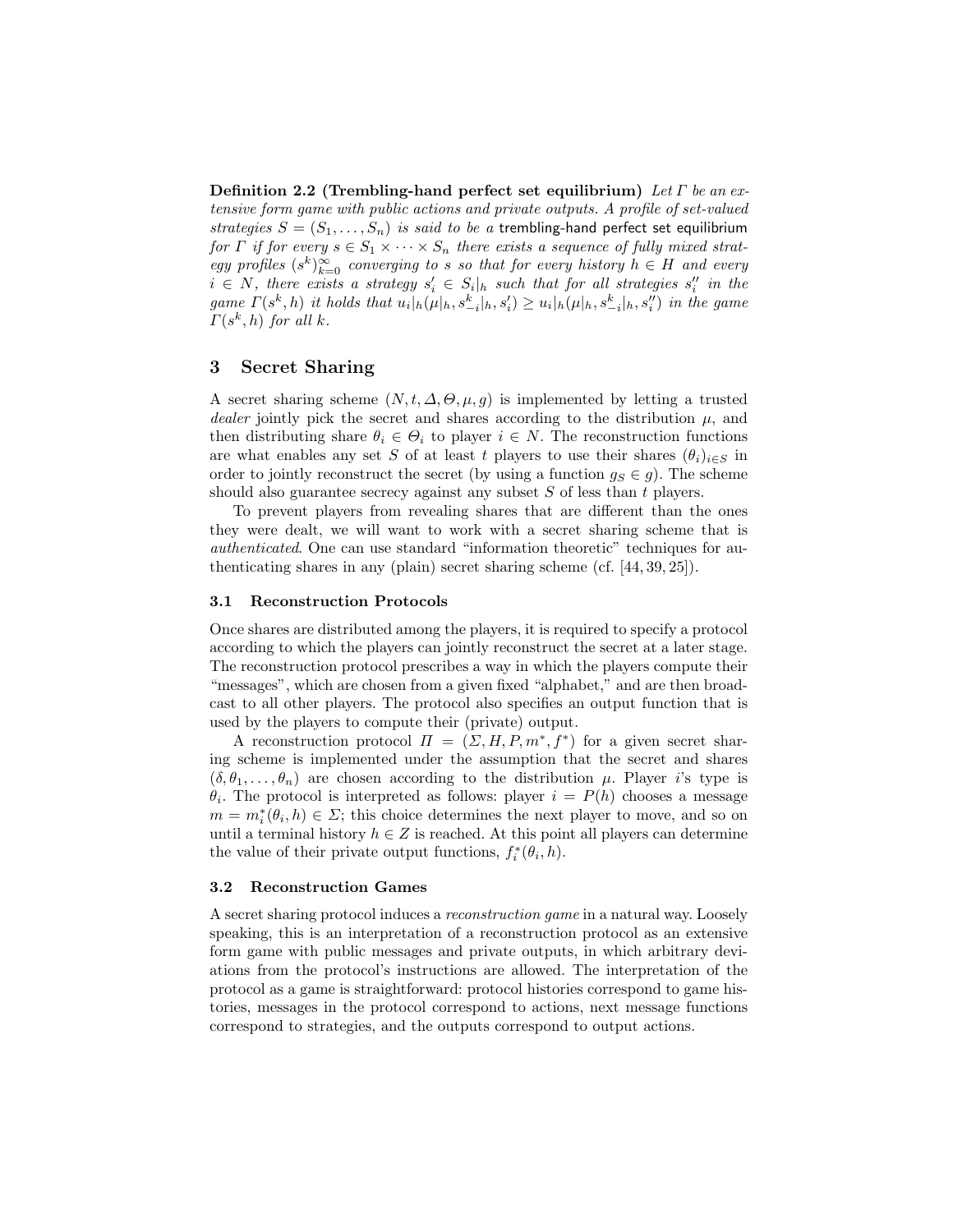The reconstruction game allows player i the choice between continuing with the protocol's prescribed instructions (and in particular choosing an action according to  $m_i^*$ ), and deviating from  $\Pi$  (by sending some other message from  $\Sigma$ ).

We require that the utility functions are *linear* in the sense there are (real) parameters  $\{a_{ij}\}\$  such that the utility received by player i is equal to the sum of  $a_{ij}$  over all players j that correctly compute the secret at the end of the protocol. We define the players' preference for learning the secret to be  $\rho =$  $\min_i a_{ii}/(-\sum_{j\neq i} a_{ij})$ . We require that  $a_{ii} > 0$ ,  $a_{ij} < 0$  for  $i \neq j$ , and  $\rho > 1$ . These assumptions correspond to the assumptions (also made in previous works) that players prefer to learn the secret over all else, and secondarily prefer that as few other players learn the secret as possible.

# 4 Our Protocol

#### 4.1 Introducing an honest minority

Our goal is to show that every authenticated secret-sharing scheme has a reconstruction protocol so that any reconstruction game that corresponds to it has an equilibrium strategy in which all players learn the secret. To do this, we require that a small subset of honest players in the reconstruction game always follows the strategy prescribed by the reconstruction protocol (whether or not this is the best response to other players' actions). We model this scenario by assuming that the set of honest players is selected according to some distribution that specifies to each player whether she is to act honestly or rationally. The set of actions of an honest player coincides with the strategy prescribed by the reconstruction protocol. The set of actions of a rational player remains unchanged.

The private type of player  $i \in N$  in a reconstruction game with honest players consists of a pair  $(\theta_i, \omega_i) \in \Theta_i \times \Omega_i$  that is drawn along with other player's types and the reference value  $\delta$  according to the distribution  $\mu \times \zeta$ . The value of  $\omega_i \in \{\text{honest}, \text{rational}\}\$  determines whether player i is bound to follow the honest strategy (as prescribed by  $\Pi$ ), or will be allowed to deviate from it. We constraint the set of actions of each player in order to create a situation in which rational players are indeed free to deviate from the public strategy vector m<sup>∗</sup> (since they are allowed to choose any action in  $\Sigma$ ), whereas the honest players are in fact restricted to the single action prescribed by  $m^*$ .

### 4.2 Main Result

We show that assuming the existence of a small number of honest players, there is a reconstruction protocol such that every corresponding reconstruction game has an equilibrium such that with high probability all players learn the secret, provided that the set of honest players is uniform among all sets of a sufficiently large size and every player has a nonnegligible preference for learning the secret. Specifically, our theorem is the following:

**Theorem 4.1** Every authenticated secret-sharing scheme  $(N, t, \Delta, \Theta, \mu, q)$ , with  $t < |N| = n$ , has a reconstruction protocol  $\Pi$  such that the following holds. Let  $\Gamma = (N, H, P, A, L, \Delta, \Theta \times \Omega, \mu \times \zeta_m, u)$  be a reconstruction game that corresponds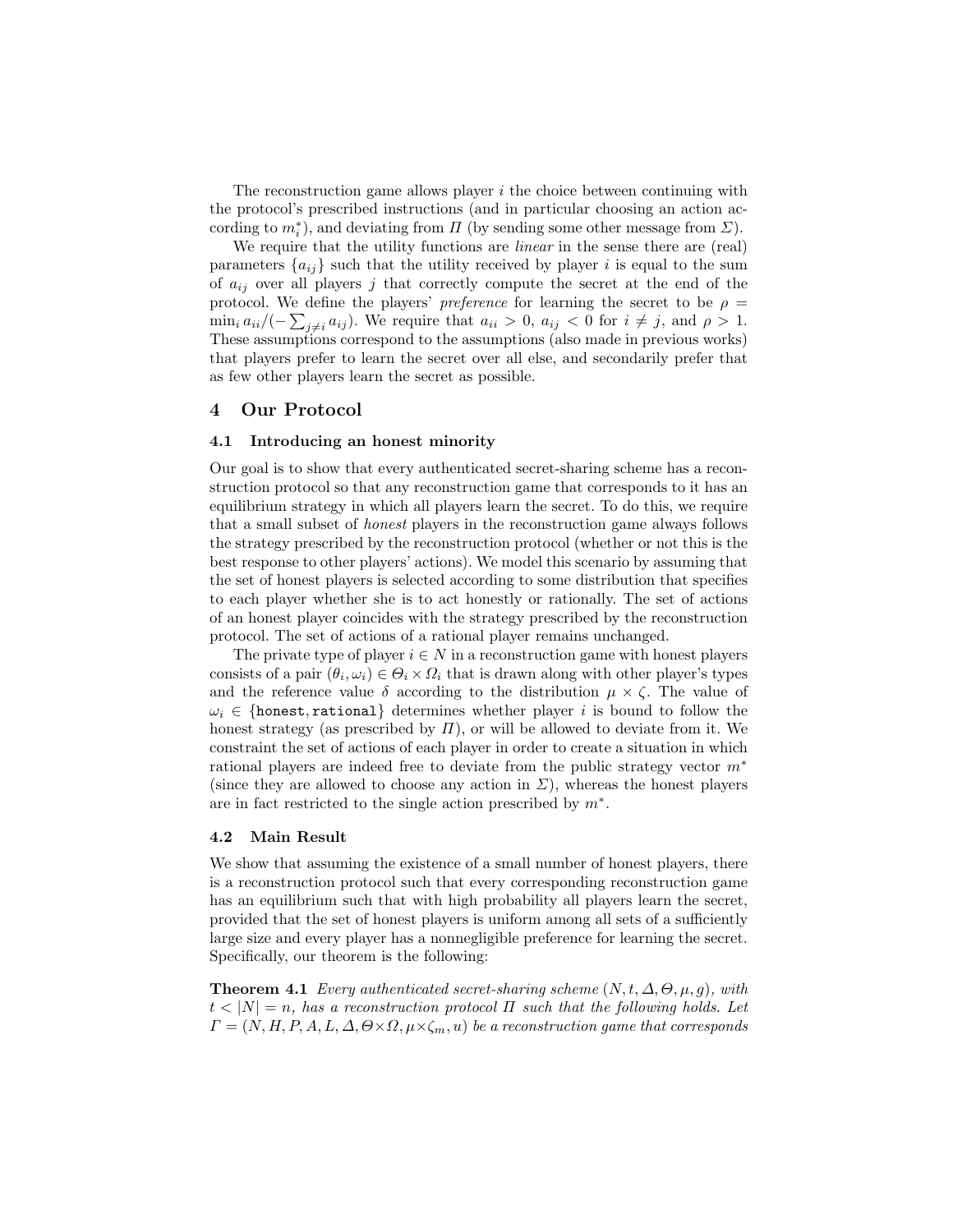to  $\Pi$  with honest players and linear utility functions, where  $\zeta_m$  is a distribution over tuples  $(\omega_1, \ldots, \omega_n) \in \Omega$  for which  $\omega_i =$  honest with probability  $m/n$  independently for all  $i \in N$ , for some real number  $m \in [0,n]$ . Suppose further that the players' preference  $\rho$  for learning the secret satisfies:

$$
\rho > \frac{1 - 1/|\Delta|}{1 - 1/|\Delta| - p(n, m) - \gamma} \tag{1}
$$

where  $p(n,m) = (1 - m/n)^{n-t+1} \leq \exp(-m \cdot (n-t)/n)$  and  $\gamma$  is the forgery probability of the authenticated secret-sharing scheme. Then  $\Gamma$  has a profile  $S =$  $(S_1, \ldots, S_n)$  of set-valued "rational" strategies such that:

- 1. The honest strategy profile  $s^* = (m^*, f^*)$  is consistent with S,
- 2. S is a trembling-hand perfect set equilibrium in  $\Gamma$ ,
- 3. For every strategy vector  $s \in S$ , the probability that all honest players compute the secret correctly in  $\Gamma$  is at least  $1 - (n - t + 1)\gamma - p(n, m)$ , when the players' types are chosen according to  $\mu$  and they follow strategy vector s.
- 4. For every Nash equilibrium  $s \in S$ , the probability that all players compute the secret correctly in  $\Gamma$  is at least  $1 - (n - t + 1)\gamma - p(n, m)$ , when players' types are chosen according to  $\mu$  and they follow strategy s.
- 5. S does not depend on the utility functions u in  $\Gamma$  (provided they satisfy (1)).

To interpret this theorem, consider a setting in which we distribute to each player software that is programmed to play the honest strategy, which is in consistent with S by Item 1. Rational players may then decide to deviate from this strategy (i.e. reprogram their software) in order to improve their utility. The fact that  $S$  is a trembling-hand perfect set equilibrium (Item 2), however, guarantees that there is no incentive for the rational players to deviate from  $S$ , even if this process is iterated. As long as all players remain within S, Items 3 and 4 say that fairness is maintained (with high probability).

In case that  $t \leq (1-\Omega(1))\cdot n$ , observe that  $p(n,m) = \exp(-\Omega(m))$  is negligible provided that  $m = \omega(\log n)$ , i.e. the expected number of honest players is superlogarithmic. If, in addition, the forgery probability  $\gamma$  is negligible then (1) simply says that a player's preference for learning the secret should not be negligible.

### 4.3 The reconstruction protocol

The protocol proceeds in two stages, where in the first stage a subset of  $t - 1$ players is instructed to reveal their share to all other parties in some sequence, and in the second stage the remaining  $n - t + 1$  players are instructed to reveal their share in some sequence, provided that none of the  $t - 1$  players in the first stage has failed to reveal her share. The individual parties will reveal their share using a synchronous broadcast channel.

The stage in which a player is instructed to broadcast is fixed in some arbitrary manner. For concreteness, suppose that at stage 1 of the protocol, it is the turn of players  $1, \ldots, t-1$  to broadcast, and that at stage 2 it is the turn of players  $t, \ldots, n$ . The protocol will instruct player i to either reveal her share  $\theta_i \in \Theta_i$ or not to reveal anything (symbolized by a special action denoted  $\bot \in \Sigma$ ).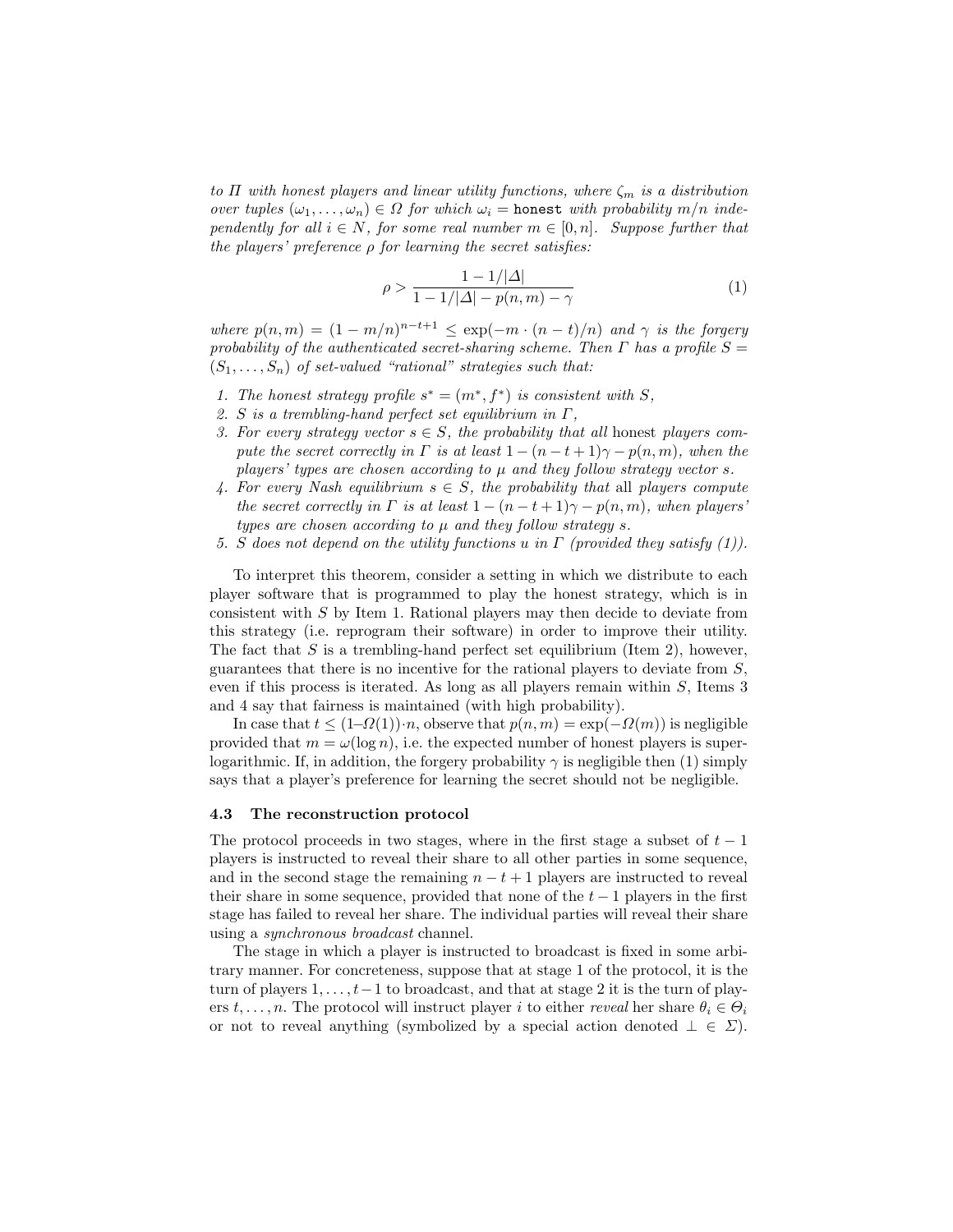Specifically, we will require that player i reveals  $\theta_i$  unless she is one of the stage 2 players and one of the first  $t-1$  parties to speak has chosen not to reveal their share. In the latter case player  $i$  does not reveal her share either.

In addition to revealing her share, player  $i$  is required to send along the authentication information that was provided to her by the dealer. In case that either the authentication fails, or that the player has refused to broadcast her message,<sup>7</sup> player *i* will be considered as having failed the authentication and chosen the special  $\perp$  action.

After the two stages are completed, each player locally uses a reconstruction function  $g_S \in g$  in order to try and compute the secret given the shares that have been revealed during the protocol's execution. By the properties of secret sharing, it follows that a party will be able to compute the secret at the end of the protocol if a set  $S \subseteq N$  of at least  $t-1$  *other* parties have revealed their shares, and otherwise she has no information about the secret.

The protocol requires that the players in each stage reveal their shares in sequential order. However, the order in which the first  $t - 1$  players broadcast has no effect on the strategic properties of the protocol, and similarly for the last  $n - t + 1$  players. Thus, the protocol can effectively be implemented with two rounds of communication (see full version for details).

#### 4.4 Rational Strategies for Corresponding Reconstruction Games

The rational set-valued strategy S instructs both honest and rational players to follow the strategy prescribed by  $\Pi$ , except that it does not specify how rational players should act in cases when the honest strategy may not be in their self interest. Specifically, we allow arbitrary action by a rational player  $i \geq t$  when the first t−1 players have all revealed valid shares (whereas honest players must reveal in this case). The honest strategy (equivalent to the earlier 'protocol') is itself consistent with the rational set-valued strategy profile. In the full version of the paper, we show that  $S$  satisfies all the requirements of Theorem 4.1.

# 5 Acknowledgements

We thank Drew Fudenberg, Jonathan Katz, Silvio Micali, Peter Bro Miltersen, Moni Naor, Adam O'Neill and the anonymous reviewers for helpful discussions and comments.

# References

- 1. I. Abraham, D. Dolev, R. Gonen, and J. Y. Halpern. Distributed computing meets game theory: robust mechanisms for rational secret sharing and multiparty computation. In PODC'06, pages 53–62, 2006.
- 2. A. S. Aiyer, L. Alvisi, A. Clement, M. Dahlin, J.-P. Martin, and C. Porth. Bar fault tolerance for cooperative services. In SOSP, pages 45–58, 2005.

<sup>&</sup>lt;sup>7</sup> In an implementation, a player that fails to broadcast her value within some predetermined amount of time might be considered to have refused to broadcast.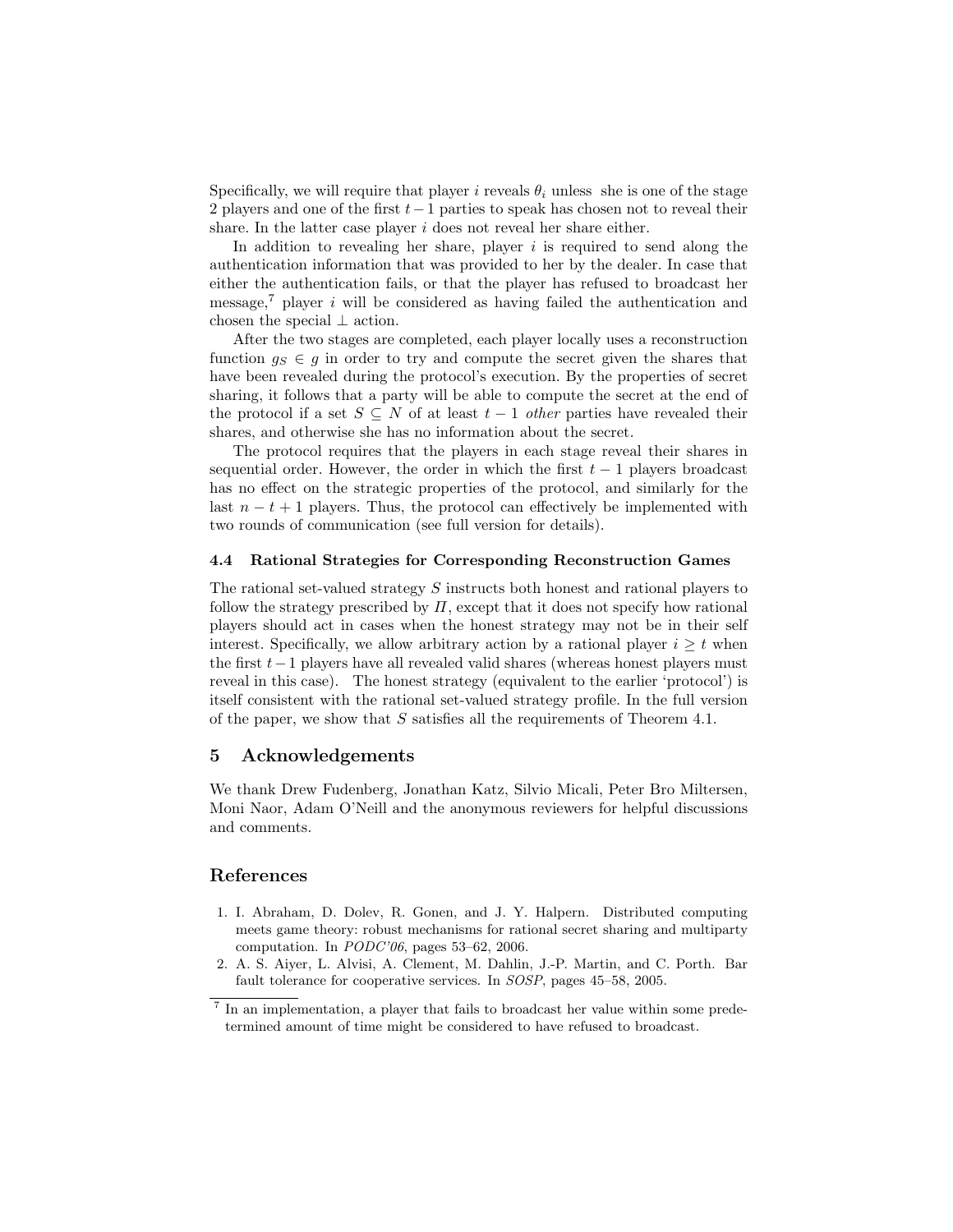- 3. M. Babaioff, R. Lavi, and E. Pavlov. Mechanism design for single-value domains. In Proc. Nat. Conf. on Artificial Intelligence, AAAI05, 2005.
- 4. K. Basu and J. W. Weibull. Strategy subsets closed under rational behavior. Economics Letters, 36:141–146, 1991.
- 5. M. Ben-Or, S. Goldwasser, and A. Wigderson. Completeness theorems for noncryptographic fault-tolerant distributed computation (extended abstract). In STOC'88, pages 1–10, 1988.
- 6. G. Blakely. Safeguarding cryptographic keys. In AFIPS, volume 48, p. 313, 1979.
- 7. D. Boneh and M. Naor. Timed commitments. In CRYPTO'00, p. 236-254, 2000.
- 8. D. Chaum, C. Crépeau, and I. Damgård. Multiparty unconditionally secure protocols (extended abstract). In STOC'88, pages 11–19, 1988.
- 9. B. Chor, S. Goldwasser, S. Micali, and B. Awerbuch. Verifiable secret sharing and achieving simultaneity in the presence of faults (extended abstract). In FOCS, pages 383–395. IEEE, 1985.
- 10. R. Cleve. Limits on the security of coin flips when half the processors are faulty (extended abstract). In STOC, pages 364–369. ACM, 1986.
- 11. G. B. Davis and T. W. Sandholm. Algorithms for Rationalizability and CURB Sets. In AAAI'06, 2006.
- 12. S. Even, O. Goldreich, and A. Lempel. A randomized protocol for signing contracts. Commun. ACM, 28(6):637–647, 1985.
- 13. J. Feigenbaum, C. Papadimitriou, R. Sami, and S. Shenker. A BGP-based mechanism for lowest-cost routing. In PODC, pages 173–182, 2002.
- 14. J. Feigenbaum, C. H. Papadimitriou, and S. Shenker. Sharing the cost of multicast transmissions. Journal of Computer and System Sciences, 63:21–41, 2001.
- 15. J. Feigenbaum and S. Shenker. Distributed Algorithmic Mechanism Design: Recent Results and Future Directions. In Proc. 6th Int'l Workshop on Discrete Algorithms and Methods for Mobile Computing and Communications, pages 1–13, 2002.
- 16. G. Fuchsbauer, J. Katz, E. Levieil, and D. Naccache. Efficient rational secret sharing in the standard communication model. Cryptology ePrint Archive, Report 2008/488, 2008. http://eprint.iacr.org/.
- 17. J. A. Garay and M. Jakobsson. Timed release of standard digital signatures. In Proc. Financial Cryptography 2002, pages 168–182, 2002.
- 18. O. Goldreich, S. Micali, and A. Wigderson. How to play any mental game or a completeness theorem for protocols with honest majority. In STOC, pages 218–229. ACM, 1987.
- 19. S. D. Gordon and J. Katz. Rational secret sharing, revisited. In R. D. Prisco and M. Yung, editors, Proc. SCN, pages 229–241, 2006.
- 20. J. Y. Halpern and V. Teague. Rational secret sharing and multiparty computation: extended abstract. In L. Babai, editor, STOC, pages 623–632. ACM, 2004.
- 21. S. Izmalkov, S. Micali, and M. Lepinski. Rational secure computation and ideal mechanism design. In FOCS, pages 585–595. IEEE Computer Society, 2005.
- 22. E. Kalai. Large robust games. Econometrica, 72(6):1631–1665, November 2004.
- 23. J. Katz. Bridging game theory and cryptography: Recent results and future directions. In TCC'08, pages 251–272, 2008.
- 24. G. Kol and M. Naor. Cryptography and game theory: Designing protocols for exchanging information. In TCC'08, pages 320–339, 2008.
- 25. G. Kol and M. Naor. Games for exchanging information. In STOC, pages 423–432. ACM, 2008.
- 26. R. Lavi and N. Nisan. Online ascending auctions for gradually expiring goods. In SODA'05, 2005.